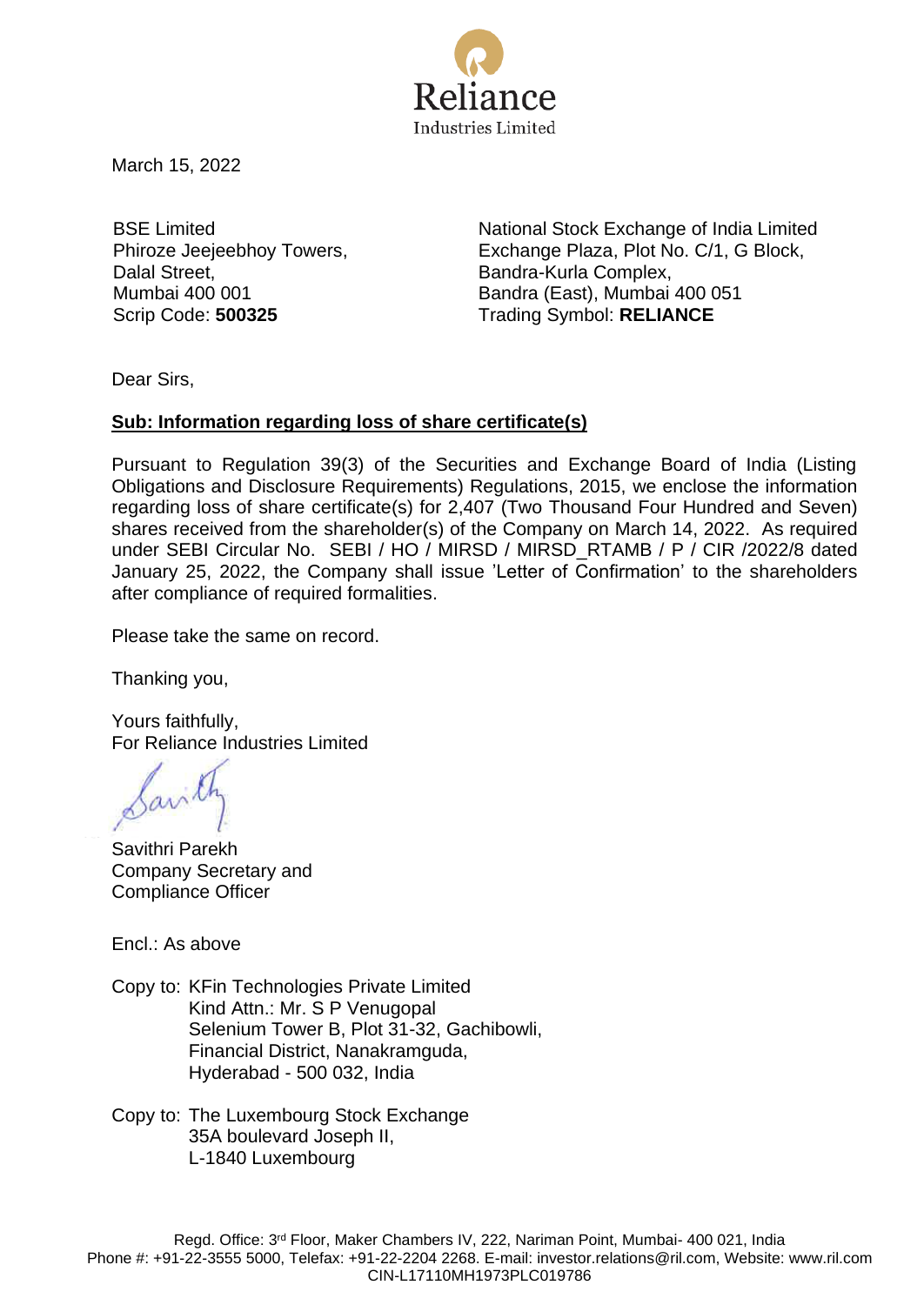## **Annexure to our letter dated March 15, 2022 for loss of share certificate(s) RELIANCE INDUSTRIES LIMITED Details of Share certificate(s) lost - March 14, 2022**

| Sr.          |           |                                 |                              | No. of I      | Certificate | Distinctive No.(s)             |                       |
|--------------|-----------|---------------------------------|------------------------------|---------------|-------------|--------------------------------|-----------------------|
| No.          | Folio No. | Name                            | Jt. Name -1                  | <b>Shares</b> | No.(s)      | From                           | To                    |
| $\mathbf{1}$ |           | 11421679 FRENIE NOWSHIRWAN CAMA |                              | 18            | 50138310    |                                | 1155822475 1155822492 |
| 2            | 11421679  | <b>FRENIE NOWSHIRWAN CAMA</b>   |                              | 18            | 62012192    | 2182416489                     | 2182416506            |
| 3            | 17559061  | <b>SASWATI MUKHERJEE</b>        | SAROJ KUMAR MUKHERJEE        | 4             | 50556513    | 1160720712                     | 1160720715            |
| 4            | 17706233  | <b>DES RAJ SIKKA</b>            |                              | 4             | 61818337    | 2180169296                     | 2180169299            |
| 5            | 17706233  | <b>DES RAJ SIKKA</b>            |                              | 8             | 66409635    | 6853474239                     | 6853474246            |
| 6            | 27558381  | KASHI PRASAD AGARWALA           | SUNIL KUMAR AGARWALA         | 7             | 12767465    | 257478885                      | 257478891             |
| 7            | 27558381  | KASHI PRASAD AGARWALA           | SUNIL KUMAR AGARWALA         | 7             | 13254732    | 291683431                      | 291683437             |
| 8            | 27759840  | ASHOK SHREECHAND BASCANI        | SHREECHAND PREMCHAND BASVANI | 20            | 3517603     | 53561359                       | 53561378              |
| 9            | 27759840  | ASHOK SHREECHAND BASCANI        | SHREECHAND PREMCHAND BASVANI | 5             | 6911566     | 142452420                      | 142452424             |
| 10           | 27759840  | ASHOK SHREECHAND BASCANI        | SHREECHAND PREMCHAND BASVANI | 25            | 16234502    | 404850895                      | 404850919             |
| 11           | 27759840  | ASHOK SHREECHAND BASCANI        | SHREECHAND PREMCHAND BASVANI | 5             | 16234503    | 404850920                      | 404850924             |
| 12           | 27759840  | ASHOK SHREECHAND BASCANI        | SHREECHAND PREMCHAND BASVANI | 50            | 53523882    | 1252530610                     | 1252530659            |
| 13           | 27759840  | ASHOK SHREECHAND BASCANI        | SHREECHAND PREMCHAND BASVANI | 5             | 53523883    | 1252530660                     | 1252530664            |
| 14           | 28868111  | RAJESH DROLIA                   |                              | 18            | 58468757    | 1625288241                     | 1625288258            |
| 15           | 28868111  | RAJESH DROLIA                   |                              | 48            | 62613250    | 2218942826                     | 2218942873            |
| 16           | 35861840  | RAJANI HIRALAL BHANDARI         |                              | 20            | 4636169     | 75932679                       | 75932698              |
| 17           | 41970375  |                                 |                              | 20            |             |                                |                       |
|              |           | DARSHANA N SHAH                 | <b>NARESH R SHAH</b>         |               | 9211168     | 66754239                       | 66754258              |
| 18           |           | 41970375   DARSHANA N SHAH      | NARESH R SHAH                | 20            | 9211168     | 66754259                       | 66754278              |
| 19           | 41970375  | DARSHANA N SHAH                 | NARESH R SHAH                | 10            | 9211168     | 146062918                      | 146062927             |
| 20           | 41970375  | DARSHANA N SHAH                 | NARESH R SHAH                | 50            | 51131682    | 1171354928                     | 1171354977            |
| 21           |           | 47175950 SASWATI MUKHERJEE      | SAROJ KUMAR MUKHERJEE        | 10            | 15254127    | 251538345                      | 251538354             |
| 22           |           | 47175950 SASWATI MUKHERJEE      | SAROJ KUMAR MUKHERJEE        | 10            | 15254127    | 251538355                      | 251538364             |
| 23           |           | 47175950 SASWATI MUKHERJEE      | SAROJ KUMAR MUKHERJEE        | 10            | 15254127    | 251538365                      | 251538374             |
| 24           |           | 47175950 SASWATI MUKHERJEE      | SAROJ KUMAR MUKHERJEE        | 20            | 53135520    | 1244859190                     | 1244859209            |
| 25           |           | 47175950 SASWATI MUKHERJEE      | SAROJ KUMAR MUKHERJEE        | 10            | 53135521    | 1244859210                     | 1244859219            |
| 26           |           | 47175950 SASWATI MUKHERJEE      | SAROJ KUMAR MUKHERJEE        | 45            | 58465041    | 1625138713                     | 1625138757            |
| 27           | 59809237  | <b>JAGRUTI PARESH GANDHI</b>    | PARESH KANUBHAI GANDHI       | 10            | 11049366    | 197943814                      | 197943823             |
| 28           | 59809237  | <b>JAGRUTI PARESH GANDHI</b>    | PARESH KANUBHAI GANDHI       | 10            | 50692427    | 1161716107                     | 1161716116            |
| 29           |           | 66530302 CAPTAIN ABHAY SINGH    | NALINI SINGH                 | 25            | 16621800    | 465844445                      | 465844469             |
| 30           | 66530302  | <b>CAPTAIN ABHAY SINGH</b>      | NALINI SINGH                 | 25            | 50196720    | 1157058023                     | 1157058047            |
| 31           | 66530302  | CAPTAIN ABHAY SINGH             | NALINI SINGH                 | 50            | 62405633    | 2202226480                     | 2202226529            |
| 32           | 70599953  | <b>BAL MUKAND MALOO</b>         |                              | 25            | 20040586    | 404172995                      | 404173019             |
| 33           | 70599953  | BAL MUKAND MALOO                |                              | 25            | 55096493    | 1338924893                     | 1338924917            |
| 34           | 71571939  | MAJOR AJAY SINGH                | NALINI B SINGH               | 25            | 16668191    | 466981650                      | 466981674             |
| 35           | 71571939  | MAJOR AJAY SINGH                | <b>NALINI B SINGH</b>        | 5             | 16668192    | 466981675                      | 466981679             |
| 36           | 71571939  | MAJOR AJAY SINGH                | NALINI B SINGH               | 20            | 51196743    |                                | 1173231293 1173231312 |
|              |           | 37 71571939 MAJOR AJAY SINGH    | <b>NALINI B SINGH</b>        | 10            |             | 51196744 1173231313 1173231322 |                       |
| 38           |           | 71571939   MAJOR AJAY SINGH     | NALINI B SINGH               | 60            | 62405657    | 2202227731                     | 2202227790            |
| 39           |           | 71571947 CAPTAIN ABHAY SINGH    | NALINI B SINGH               | 25            | 16668193    | 466981680                      | 466981704             |
| 40           |           | 71571947 CAPTAIN ABHAY SINGH    | NALINI B SINGH               | 5             | 16668194    | 466981705                      | 466981709             |
| 41           |           | 71571947 CAPTAIN ABHAY SINGH    | NALINI B SINGH               | 20            | 51196745    | 1173231323                     | 1173231342            |
| 42           |           | 71571947 CAPTAIN ABHAY SINGH    | NALINI B SINGH               | 10            | 51196746    | 1173231343                     | 1173231352            |
| 43           |           | 71571947 CAPTAIN ABHAY SINGH    | NALINI B SINGH               | 60            | 62405658    | 2202227791                     | 2202227850            |
| 44           |           | 84907430 CHAMPA DEOLIA          |                              | 72            | 66497120    | 6860864969                     | 6860865040            |
| 45           |           | 104774086 MURARI LAL AGARWALA   |                              | 36            | 58541379    | 1628954961                     | 1628954996            |
| 46           |           | 104774086 MURARI LAL AGARWALA   |                              | 36            | 62598958    | 2218062087                     | 2218062122            |
| 47           |           | 104774086 MURARI LAL AGARWALA   |                              | 72            | 66886511    | 6894716841                     | 6894716912            |
| 48           |           | 105263409 CAPTAIN ABHAY SINGH   |                              | 18            | 57341817    | 1589031394                     | 1589031411            |
| 49           |           | 105263409 CAPTAIN ABHAY SINGH   |                              | 18            | 62016281    |                                | 2182461918 2182461935 |
| 50           |           | 105263409 CAPTAIN ABHAY SINGH   |                              | 36            | 66655103    | 6874510342                     | 6874510377            |
| 51           |           | 105263417 MAJOR AJAY SINGH      |                              | 18            | 57341818    | 1589031412                     | 1589031429            |
| 52           |           | 105263417 MAJOR AJAY SINGH      |                              | 18            | 62016282    |                                | 2182461936 2182461953 |
| 53           |           | 105263417 MAJOR AJAY SINGH      |                              | 36            | 66655104    |                                | 6874510378 6874510413 |
| 54           |           | 105263425 MAJOR BHAGWAN SINGH   |                              | 18            | 57341819    |                                | 1589031430 1589031447 |
| 55           |           | 105263425 MAJOR BHAGWAN SINGH   |                              | 18            | 62016283    | 2182461954                     | 2182461971            |
| 56           |           | 105263425 MAJOR BHAGWAN SINGH   |                              | 36            | 66655105    | 6874510414                     | 6874510449            |
|              |           | 105263433 MAJOR AJAY SINGH      |                              | 18            | 57341820    | 1589031448                     | 1589031465            |
| 57           |           |                                 |                              |               |             |                                |                       |
| 58 l         |           | 105263433 MAJOR AJAY SINGH      |                              | 18            | 62016284    | 2182461972                     | 2182461989            |